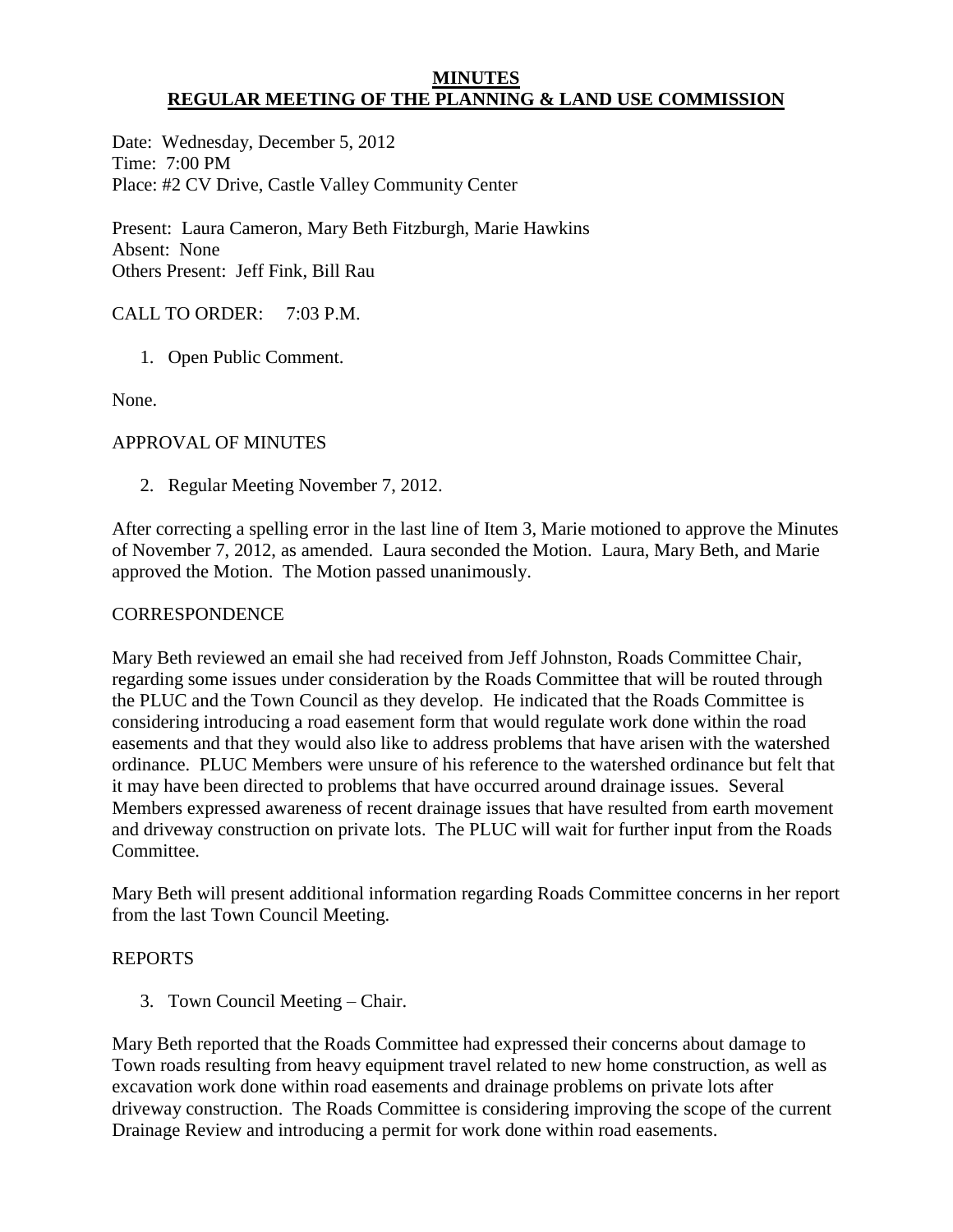Mary Beth also reported that Item 7 under New Business was introduced at the last Town Council Meeting.

4. Building Permit Agent.

Faylene reported that she had developed an application form for solar permits which provides details on the size and capacity of solar installations. The Building Permit Report displays this information. Laura asked whether statistics were available for all the solar installations visible along Castle Valley Drive. According to Faylene, the information would be available but the Town database will first need to be brought up to date by entering previously issued permits.

Laura also questioned whether a well recently drilled on property at the corner of Pope and Castle Valley Drive was within the required setbacks. Faylene and Mary Beth will check on this.

5. Procedural Matters.

Faylene informed PLUC Members that the PLUC Meeting Schedule for 2013 was included in their binders. She reported that the Meeting Schedule has been publicly posted on the bulletin boards and in the Times-Independent.

## NEW BUSINESS

 6. Discussion and possible action re: approval of CUP and Business License Renewals for 2012.

Faylene reported that thirty-four (34) renewal requests for conditional use permits for next year have been received and that twenty-two (22) business licenses have been requested. Three CUPs from last year were not renewed. Five (5) new CUPs were issued in 2012, two (2) of which were reinstatements of lapsed permits.

The new form distinguishes between routine and nonroutine CUPS for permits issued since the routine category was initiated. In the current Report, a nonroutine CUP is identified by a check mark. PLUC Members decided the information would be better represented if routine CUPs were identified. All others would then be nonroutine. For the current report Faylene will ensure that the nonroutine designations are correctly shown. Next year's Report will be modified to identify the routine CUPs.

PLUC Members discussed whether business licenses were required for all CUP-approved business activities and whether the Town should require a copy of a business license that is obtained through the City of Moab, Grand County, or the State of Utah. Members decided to reconsider this suggestion at a later date.

Laura motioned to recommend renewal of the Conditional Use Permits and Business Licenses as presented. Marie seconded the Motion. Laura, Mary Beth, and Marie approved the Motion. The Motion passed unanimously.

After making the abovementioned corrections, Faylene will submit the CUP and Business License Reports to the Town Council.

 7. Discussion and possible action re: Amending Town Ordinance to allow for the collection of fees and/or penalties for violating Town ordinances.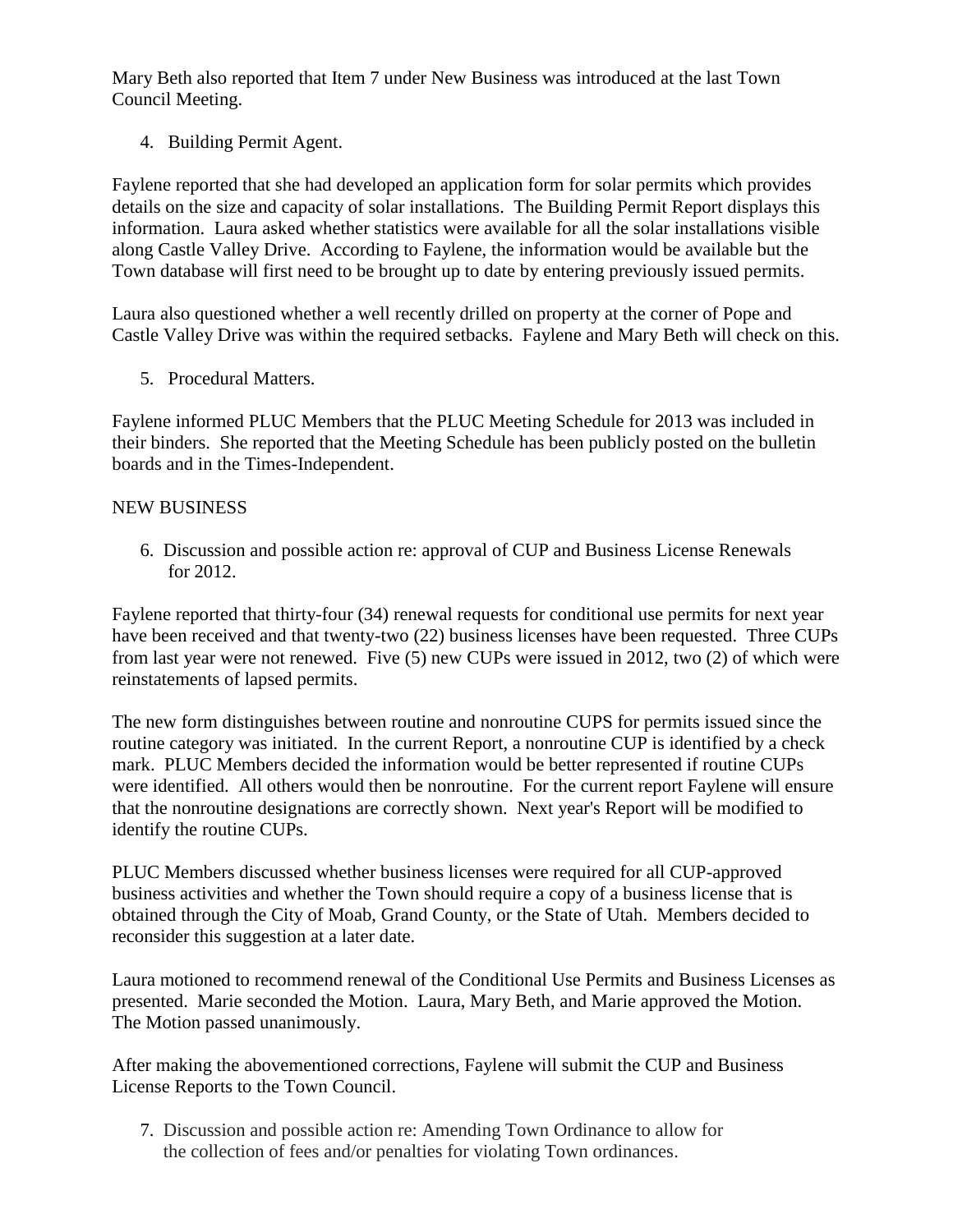Mary Beth reported that Mayor Erley has asked the PLUC to ensure that language regarding the collection of fees and/or penalties for violating Town ordinances is consistent throughout the Town's land-use ordinances. Ordinance 85-3, Section 9.2.B, states, "At the direction of the Town Council an action may be brought in the name of the Town to enjoin a violation of this land use ordinance, to require compliance therewith and to recover costs of all such actions including court costs and reasonable fees to reimburse the Town for the services of legal counsel and other necessary witnesses." Mayor Erley has asked the Town Attorney to advise whether this language is adequate. If so, the PLUC will be asked to insert this language into all land-use ordinances. Marie suggested changing the language to read, "...to recover all costs of such actions including—*but not limited to...*"

The PLUC will wait for a response from the Attorney before further action.

Marie motioned to table Item 7. Laura seconded the Motion. Laura, Mary Beth, and Marie approved the Motion. The Motion passed unanimously.

## UNFINISHED BUSINESS

8. Discussion and possible action re: ordinance interpretation related to uses regarding an agricultural use.

Mary Beth summarized information sent earlier to PLUC Members by email regarding Utah requirements for composting businesses. She reported that according to State Rule R315-312 Recycling and Composting Facility Standards, a compost site must be situated 500 feet from any permanent residence, school, hospital, institution, office building, restaurant, or church, which precludes locating a composting business on a five-acre lot in Castle Valley, unless someone owned several adjacent lots.

According to Mary Beth, the State setback restrictions do not apply to composting in "containers, tanks, and vessels". She asked Faylene to send an email to Rebecca Martin informing her of this exception and suggesting that she contact the State for more information if interested. If she decides to pursue this venture, she would still need a determination from the Town of whether this can be considered an agricultural use as well as approval from the State.

9. Discussion and possible action re: General Plan Review (tabled).

Marie motioned to untable Item 9. Laura seconded the Motion. Laura, Mary Beth, and Marie approved the Motion. The Motion passed unanimously.

Laura reported that she and Faylene had met with Jeff Fink several times regarding how to record the statistical data from the General Plan Survey. She said that Jeff had determined that a database provided the most efficient way to record the data.

Jeff presented the database layout on a computer for all Members and others in attendance to view. He is now ready to enter data. He plans to begin with the most recently received batch of surveys because they seem to present the greatest challenge in entering data based on written comments. Faylene will send email addresses of PLUC Members to Jeff so that he can update the PLUC on the progression of the data entry. It was agreed to adhere to the January 31, 2013, date for completion of data entry. Two additional surveys had been received and were given to Jeff for data entry.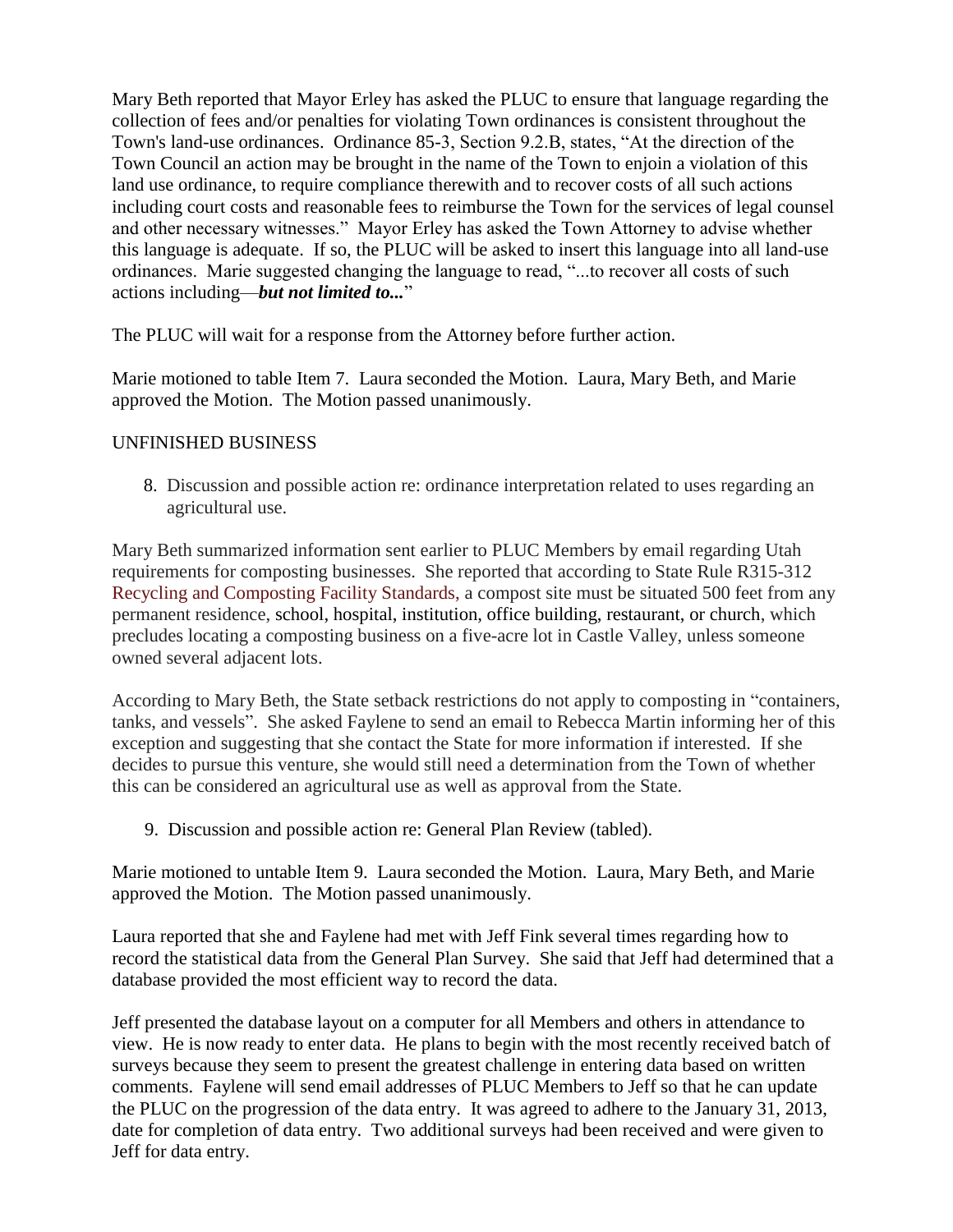PLUC Members presented the possibility of compensation to Jeff for his work. Mary Beth will look at the budget and determine what is available.

Discussion of what kind of reports to run was deferred to the February 6, 2013, PLUC Meeting.

Marie motioned to retable Item 9. Laura seconded the Motion. Laura, Mary Beth, and Marie approved the Motion. The Motion passed unanimously.

 10. Discussion and possible action re: formal initiation of amendments to 85-3 prohibiting the following for home and premises occupations: motor vehicle, trailer or boat repair shops; auto body and/or fender repair shops; manufacture, assembly or repair of heavy equipment, major appliances, engines or motors; junk yards; and mortuaries or crematoriums.

Mary Beth noted that the six-month period for consideration of this item expires in March 2013. She suggested holding a Public Hearing at the March 6, 2013, PLUC Meeting and then referring a recommendation to the Town Council.

Mary Beth referred to the information that she sent to PLUC Members by email regarding a conditional use permit for a home occupation approved by the North Ogden, Utah, Planning Commission for an auto repair shop in a residentially zoned neighborhood. She observed that many of the same concerns expressed by Castle Valley residents were heard and considered by the North Ogden Planning Commission. Their decision, she said, was thoroughly reviewed by their city planner and attorney (as shown in their minutes) whose advice was that it was legal to approve the conditional use permit for an auto repair shop if conditions could be set to mitigate the negative impacts. This seems to shows that the Town has the right to approve a conditional use permit for an auto repair shop depending on whether community concerns can be mitigated.

The Town also has the legal right to prohibit such businesses outright in our ordinances. The biggest question still to be answered is whether noise from such a business can ever be truly mitigated according to the standards set in 85-3 and to take into account the concerns of neighboring residents who bought property expecting a residential neighborhood without auto repair shops close by.

Conditions imposed by the North Ogden Planning Commission included: an insulated shop and the closure of windows and doors when noise was being generated; no more than two vehicles for repair at a time (shop had 2 bays); and the garage had to be ventilated according to OSHA guidelines. The applicant also agreed to limit repairs to the following: welding and repairs on light automobiles, trailers, snowmobiles, ATVs, tent poles, etc.; repairs on brakes, water pumps, hoses, belts, oil leaks, timing belts, engine performance problems; will not tear engines out or do auto body repair or painting.

Mary Beth will invite David Rhoads and residents from surrounding lots to the January 9, 2013, PLUC Meeting to begin discussions about the types of repairs Rhoads would like to do and to hear the concerns of neighbors.

Impacts to mitigate brought up by PLUC Members included noise from a welder, an air compressor, and revving of engines, as well as disposal of hazardous waste materials. Mary Beth will check with auto repair shops in Moab, as well as the Castle Valley Roads Department and the Castle Valley Fire Department to determine how they handle disposal of hazardous waste